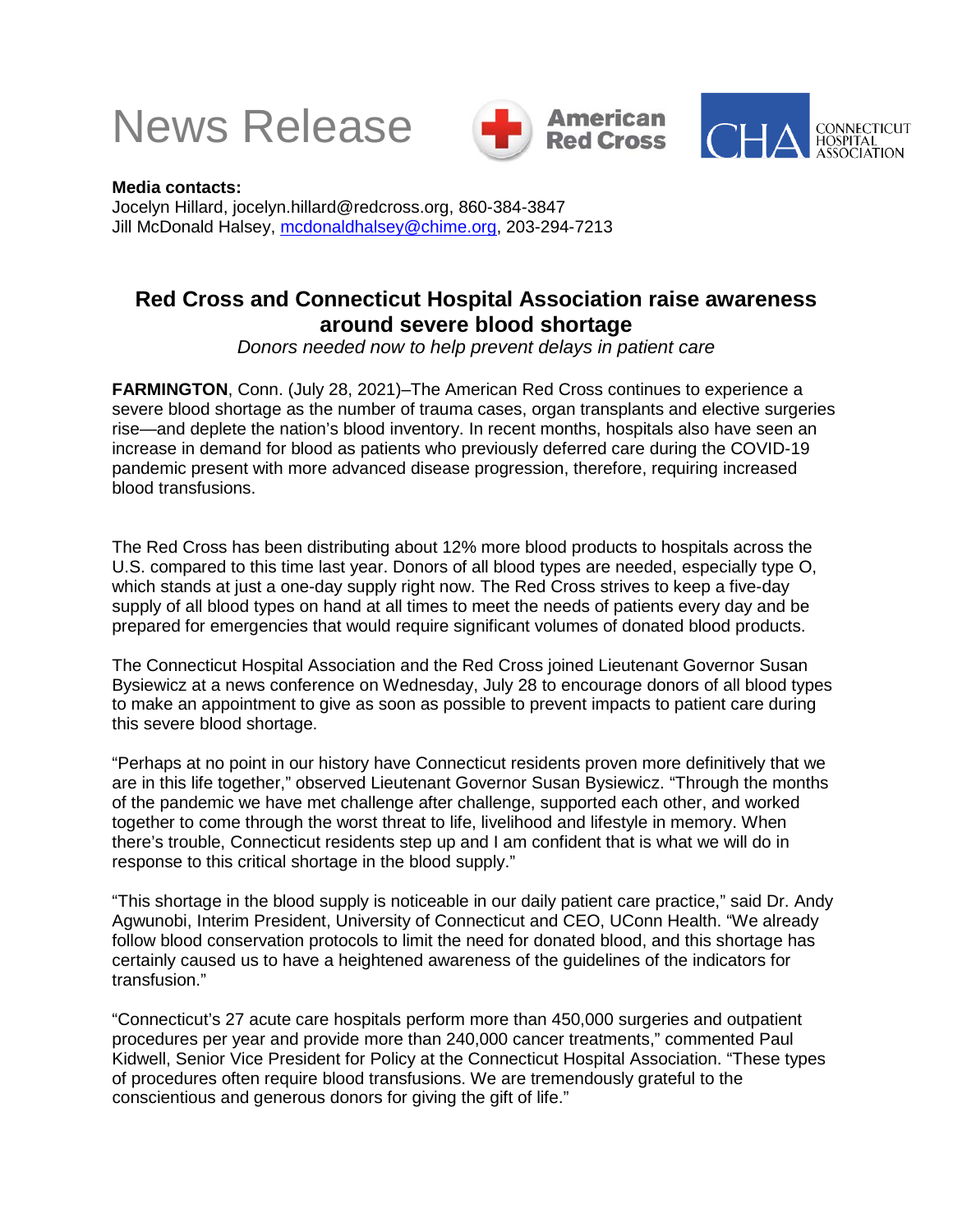"The Red Cross needs to collect about 300 donations per day to support the need for blood here in Connecticut," said Richard Branigan, Chief Operating Officer, American Red Cross Connecticut and Rhode Island Region. "The Red Cross is ready, holding multiple blood drives each day here in Connecticut, to collect the donations needed to provide for these patients in need during this severe blood shortage. With vacations, outdoor activities, school breaks and holidays, summer is already a challenging time to collect blood donations. If you are able, we ask that you make that appointment, visit a local blood drive, and do your part to help end this shortage."

While dedicated donors across the country have rolled up a sleeve to give this summer, the need for blood and platelets remains crucial for patients relying on lifesaving transfusions.

Patients like Joey Boncoddo, a seven-year-old who was diagnosed with Acute Lymphoblastic Leukemia on November 25, 2020. Her mother, Rebecca, gave us a heartfelt reminder why your donation matters.

"We couldn't be more grateful for those who take the time to donate lifesaving blood," said Rebecca Boncoddo. "Many children, like my daughter Joey, rely on blood and platelets to help in their fight against cancer. People ask me every day what they can do to help and I say, 'donate blood,' it's the most precious thing you can give".

Donors who give now will help stock the shelves for the rest of the summer season. Schedule an appointment to give blood or platelets by using the Red Cross Blood Donor App, visiting RedCrossBlood.org, calling 1-800-RED CROSS (1-800-733-2767) or enabling the Blood Donor Skill on any Alexa Echo device.

## **About blood donation**

To donate blood, individuals need to bring a blood donor card or driver's license or two other forms of identification that are required at check-in. Individuals who are 17 years of age in most states (16 with parental consent where allowed by state law), weigh at least 110 pounds and are in generally good health may be eligible to donate blood. High school students and other donors 18 years of age and younger also must meet certain height and weight requirements.

Donors can also save up to 15 minutes at the blood drive by completing a RapidPass®. With RapidPass®, donors complete the pre-donation reading and health history questionnaire online, on the day of donation, from a mobile device or computer. To complete a RapidPass®, follow the instructions at [RedCrossBlood.org/RapidPass](https://nam10.safelinks.protection.outlook.com/?url=https%3A%2F%2Fu7061146.ct.sendgrid.net%2Fls%2Fclick%3Fupn%3D4tNED-2FM8iDZJQyQ53jATUcXdGVqSttYAQkdVhCfX0IBZIHzWvtIl-2Fb3LI-2BjmWW8fF-2FYmRHHfludK1lqNDdRZCQ0LOLH638ugiCElx7k0yUxVHNHaPVGsAXpvAzMOSpbmylLxbTC6cI9N2YftqozzkuCSH03dkI2w8M7-2FOVBxRwMrGrekwODoDaGQPQ-2Fv99E9s1cFduccbG1yQ5sNq2t4jL1dsDVl2ajSeEAXXdgeMel3g56YOLcDNqzCibo3yCZypEOQzBO6pfb6F9d0Cg-2B1y6xQaXMq-2BdFrmEY-2FwYfQjQ-2FxDUksUZ6kI63PIOTRUCVJl7G2JzPNuaMBRiVtmjwoxcEagwkzlp6TQl-2FK-2Fl-2FI9d3F5W7RnDQEOgWWOxzzo0yFPGuxlRh-2FsrAIhR4IUqTkp-2BjcX6MsCAfbk4QWCQAomuULDEWHxhw4OuFbQQfzQ5uLVenJW46raLbiZ5zbxO7kFFpXrvikkdRC14w4AtNtpZE-3DL3AO_URK63rxHNyfi1jEBdkw3ws6t5-2F-2B8PfaWz2chpKgJ5wqY-2FeGMAm5orAOvRZRNF-2Fz5k5X-2FAYor-2BfNX98iMyo99-2BTTCqvbyXSkuIc3YlH1FKahZJ0wV5LDnBJAnAs4JfpbjhKXGYdWe93FeiiSnFMZD9F5nvBucC4TIvA1BpPRRy9oJDbYw72RerzSh-2FQVvX8Y8RHJ-2BKJMkzot7bHGJdUr-2BcGCwxGNJc8oaosihsTqrl8uSnKyIfdAnoa8t-2F-2B8Iz82uCDa1Bjzhbd4WLipINzuThcxTZcUjgfInGB-2BsOryrzwnFwqULgoRo7Y9cyZN5Q81PHJsAjBIUIa-2FXzmQhcK8-2FIAZ4DymfhOy3GHuUXq1Shvc-3D&data=04%7C01%7Cjocelyn.hillard%40redcross.org%7Ce6897093042349d49d7b08d93a23e8d7%7Cdd5b5d42c0d34ad2b5f160edb3af2771%7C0%7C0%7C637604748183891068%7CUnknown%7CTWFpbGZsb3d8eyJWIjoiMC4wLjAwMDAiLCJQIjoiV2luMzIiLCJBTiI6Ik1haWwiLCJXVCI6Mn0%3D%7C1000&sdata=Whwanz224YPCbE3iPiyxZiGN9HdD8NlAn0qYYansD80%3D&reserved=0) or use the [Red Cross Blood Donor App.](https://nam10.safelinks.protection.outlook.com/?url=https%3A%2F%2Fu7061146.ct.sendgrid.net%2Fls%2Fclick%3Fupn%3D4tNED-2FM8iDZJQyQ53jATUcXdGVqSttYAQkdVhCfX0IBZIHzWvtIl-2Fb3LI-2BjmWW8fF-2FYmRHHfludK1lqNDdRZCQ0LOLH638ugiCElx7k0yUxVHNHaPVGsAXpvAzMOSpbmVTfnASRje-2BmiP6nyrsKEgEkePhaGz6SdklYvCxNT1te2KLK4E1HGTJNMh5AQQzcnwbXzUP0mIqS9mNrd80RTA-2F1-2B22c0FtnO-2Bpr1O1XUMCoGAuEIMKc-2B9GBR6RuUUsVV2lqbNO-2F6YVcS8Qh-2FCSY1K4-2F8xNwGKfHujSRBXu50z1AFKBYnn2-2F4NN-2BL1YaSjwgQsrXOx2Mo8O3-2FDrMCqL4SF0NjOkYszr49cAgQwIgq-2Fcgq3FewceSvMb1TKMmAcP7gdkVWSJk0h2abwKAfD4TJdzts7CLbw1jyqMIh5NaLmf9DhIIqh4mtOsn9LlXfodvIx9Q1_URK63rxHNyfi1jEBdkw3ws6t5-2F-2B8PfaWz2chpKgJ5wqY-2FeGMAm5orAOvRZRNF-2Fz5k5X-2FAYor-2BfNX98iMyo99-2BTTCqvbyXSkuIc3YlH1FKahZJ0wV5LDnBJAnAs4JfpbjhKXGYdWe93FeiiSnFMZD9F5nvBucC4TIvA1BpPRRy9oJDbYw72RerzSh-2FQVvX8Y8RHJ-2BKJMkzot7bHGJdUr-2BcDTewfvPdleispmgkDYoFHP2Rzfmlb5hnaz6q3G00bbv3FSrEVDt6SYyt5A-2BKSuCPg4XgGw6ePRCsNJ1QmAYHTrpzUnQN5LSA8r9HdAcs3V4uoAey4Sv8e6fHUb3-2FLRH2opxl1WQzaGPzMCJsRflkBQ-3D&data=04%7C01%7Cjocelyn.hillard%40redcross.org%7Ce6897093042349d49d7b08d93a23e8d7%7Cdd5b5d42c0d34ad2b5f160edb3af2771%7C0%7C0%7C637604748183891068%7CUnknown%7CTWFpbGZsb3d8eyJWIjoiMC4wLjAwMDAiLCJQIjoiV2luMzIiLCJBTiI6Ik1haWwiLCJXVCI6Mn0%3D%7C1000&sdata=aPk4d%2BOXGr0siFhG9o8zmjxJm%2FKGSJzflhTM%2BGNYs2I%3D&reserved=0)

## **About the American Red Cross**

The American Red Cross shelters, feeds and provides comfort to victims of disasters; supplies about 40% of the nation's blood; teaches skills that save lives; distributes international humanitarian aid; and supports veterans, military members and their families. The Red Cross is a nonprofit organization that depends on volunteers and the generosity of the American public to deliver its mission. For more information, please visit redcross.org or CruzRojaAmericana.org, or follow us on Twitter at @CTRedCross.

## **About Connecticut Hospital Association**

The Connecticut Hospital Association (CHA) is a not-for-profit membership organization that represents hospitals and health-related organizations. With more than 90 members, CHA's mission is to advance the health of individuals and communities by leading, representing, and